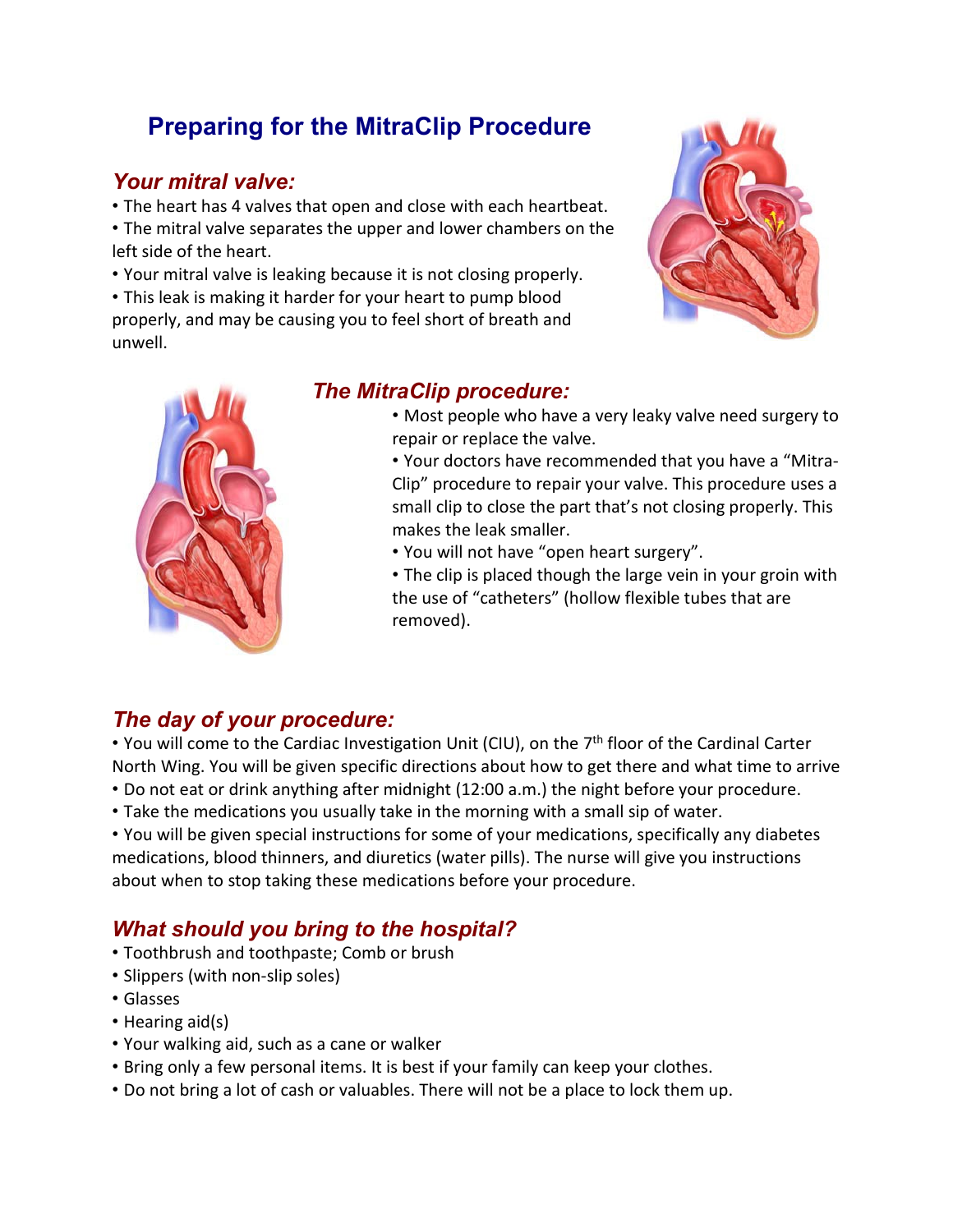# *What happens during the procedure?*

• Once you are ready, we move you to the Cardiac Cath Lab and prepare you for the procedure.

• We start an intravenous (intra meaning 'into' and venous meaning 'vein, commonly called an IV) and attach you to a heart monitor.

• The anesthesiologist (sleep doctor) gives you an anesthetic so you sleep or are very relaxed during the procedure.

• 'General anaesthesia' means we give you medicines that cause all your muscles to completely relax, including muscles used to breathe. Once you are asleep, the doctor puts a breathing tube down your throat and into your lungs to protect your lungs from any fluid accidently getting into your lungs

- We start a second intravenous. This one is placed in a large vein in your groin area.
- The MitraClip procedure can take between 2 and 4 hours.

# *What happens right after the procedure?*

• You will be moved to the Cardiac Investigation Unit Recovery area.

• For most people who receive a general anaesthesia, the breathing tube is removed in the procedure room, or as soon as it is safe to remove it. If you wake up with the tube in place, do not worry. We tell you what to do and how to communicate with us.

# *This is what you can expect when you wake up:*

#### **Equipment**

You will be attached to a heart monitor. You will have an intravenous in your arm, and maybe one in your neck. Our goal is to remove this equipment as soon as possible, often the same day as your procedure.

### **Positioning and activity**

You will lie flat for the first 3 to 4 hours and we will remind you to keep your leg straight. This is to make sure that you don't start to bleed through the small opening we made in your groin. The nurse will check your groin area frequently. Our goal is to get you sitting in bed, then in a chair, and then walking the evening of your procedure.

### **Nutrition**

Once the effects of your anaesthesia are gone and you feel well enough, you can start drinking clear fluids, and progress to eating.

### **Pain and Discomfort**

We do not expect you to have much pain or discomfort. If you do, it's important to tell your nurse.

#### **Visitors**

• Your doctor will speak with your family after the procedure. It is best for them to wait in the waiting room near the entrance to the CIU. Your family will be able to see you.